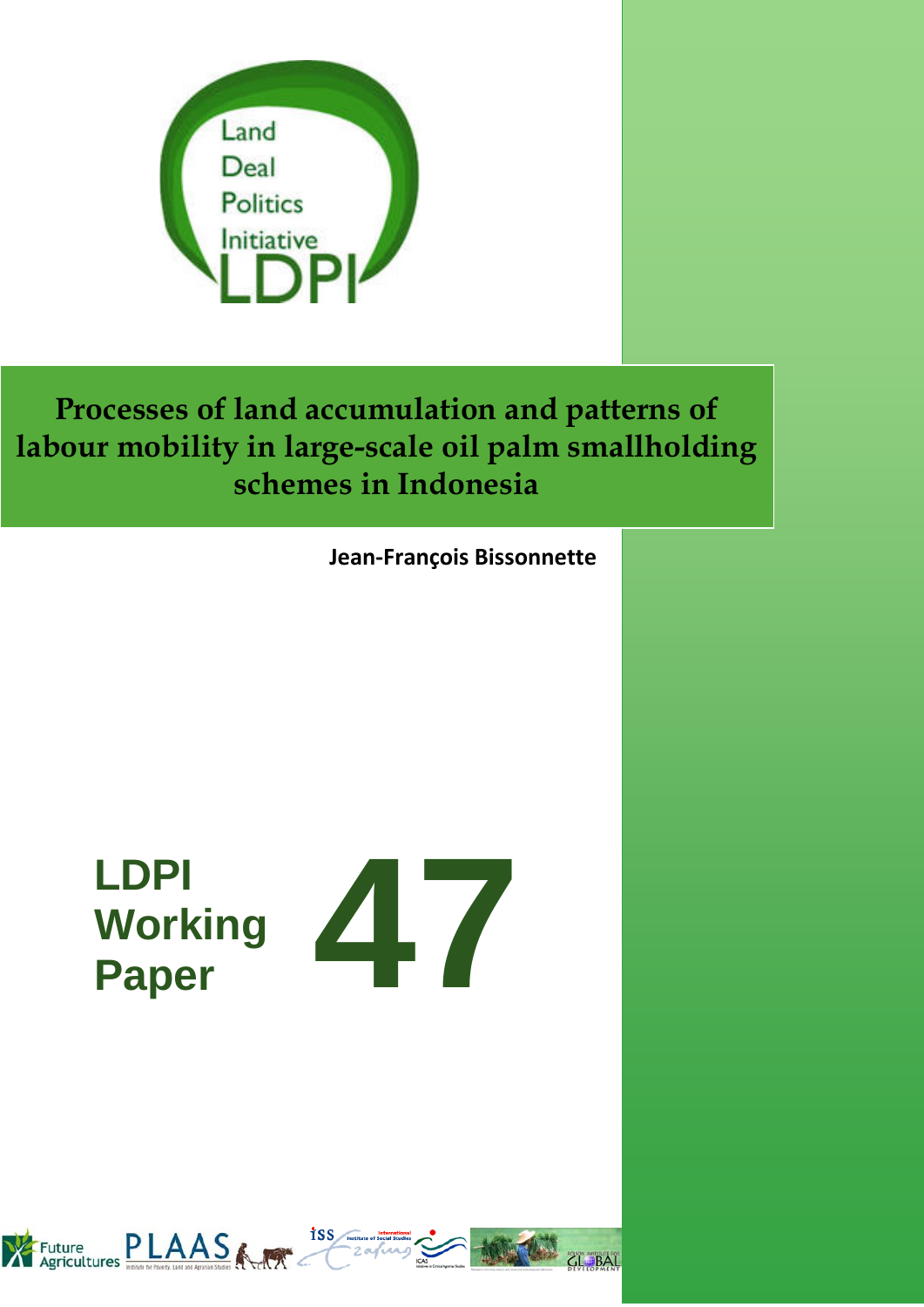*by* Jean-François Bissonnette

| Published by:                                  |                                                                   |                                                                                               |                                  |
|------------------------------------------------|-------------------------------------------------------------------|-----------------------------------------------------------------------------------------------|----------------------------------|
| The Land Deal Politics Initiative              |                                                                   |                                                                                               |                                  |
| www.iss.nl/ldpi                                |                                                                   |                                                                                               |                                  |
| landpolitics@gmail.com                         |                                                                   |                                                                                               |                                  |
| in collaboration with:                         |                                                                   |                                                                                               |                                  |
| <b>Institute for Development Studies (IDS)</b> |                                                                   |                                                                                               |                                  |
| University of Sussex                           |                                                                   |                                                                                               |                                  |
| Library Road                                   |                                                                   |                                                                                               |                                  |
| Brighton, BN1 9RE                              |                                                                   |                                                                                               |                                  |
| United Kingdom                                 |                                                                   |                                                                                               |                                  |
|                                                | Tel: +44 1273 606261 Fax: +44 1273 621202 E-mail: ids@ids.ac.uk   |                                                                                               | Website: www.ids.ac.uk           |
|                                                | <b>Initiatives in Critical Agrarian Studies (ICAS)</b>            |                                                                                               |                                  |
|                                                | <b>International Institute of Social Studies (ISS)</b>            |                                                                                               |                                  |
| P.O. Box 29776                                 |                                                                   |                                                                                               |                                  |
| 2502 LT The Hague                              |                                                                   |                                                                                               |                                  |
| The Netherlands                                |                                                                   |                                                                                               |                                  |
|                                                |                                                                   | Tel: +31 70 426 0664 Fax: +31 70 426 0799 E-mail: iss.icas@gmail.com Website: www.iss.nl/icas |                                  |
|                                                | The Institute for Poverty, Land and Agrarian Studies (PLAAS)      |                                                                                               |                                  |
|                                                | School of Government, Faculty of Economic and Management Sciences |                                                                                               |                                  |
|                                                | University of the Western Cape, Private Bag X17                   |                                                                                               |                                  |
| Bellville 7535, Cape Town                      |                                                                   |                                                                                               |                                  |
| South Africa                                   |                                                                   |                                                                                               |                                  |
|                                                | Tel: +27 21 959 3733 Fax: +27 21 959 3732                         |                                                                                               |                                  |
|                                                | The Polson Institute for Global Development                       |                                                                                               |                                  |
| Department of Development Sociology            |                                                                   |                                                                                               |                                  |
| <b>Cornell University</b>                      |                                                                   |                                                                                               |                                  |
| 133 Warren Hall                                |                                                                   |                                                                                               |                                  |
| Ithaca NY 14853                                |                                                                   |                                                                                               |                                  |
| <b>United States of America</b>                |                                                                   |                                                                                               |                                  |
| Tel: +1 607 255-3163                           | Fax: +1 607 254-2896                                              | E-mail: ta12@cornell.edu                                                                      | Website: polson.cals.cornell.edu |

©August 2013 *All rights reserved. No part of this publication may be reproduced or transmitted in any form or by any means without prior permission from the publisher and the author.*

*Published with support from the UK Department for International Development (DfID), Atlantic Philanthropies, Inter-Church Organization for Development Cooperation (ICCO), Ford Foundation and Miserior.*

> *Land Deal Politics Initiative*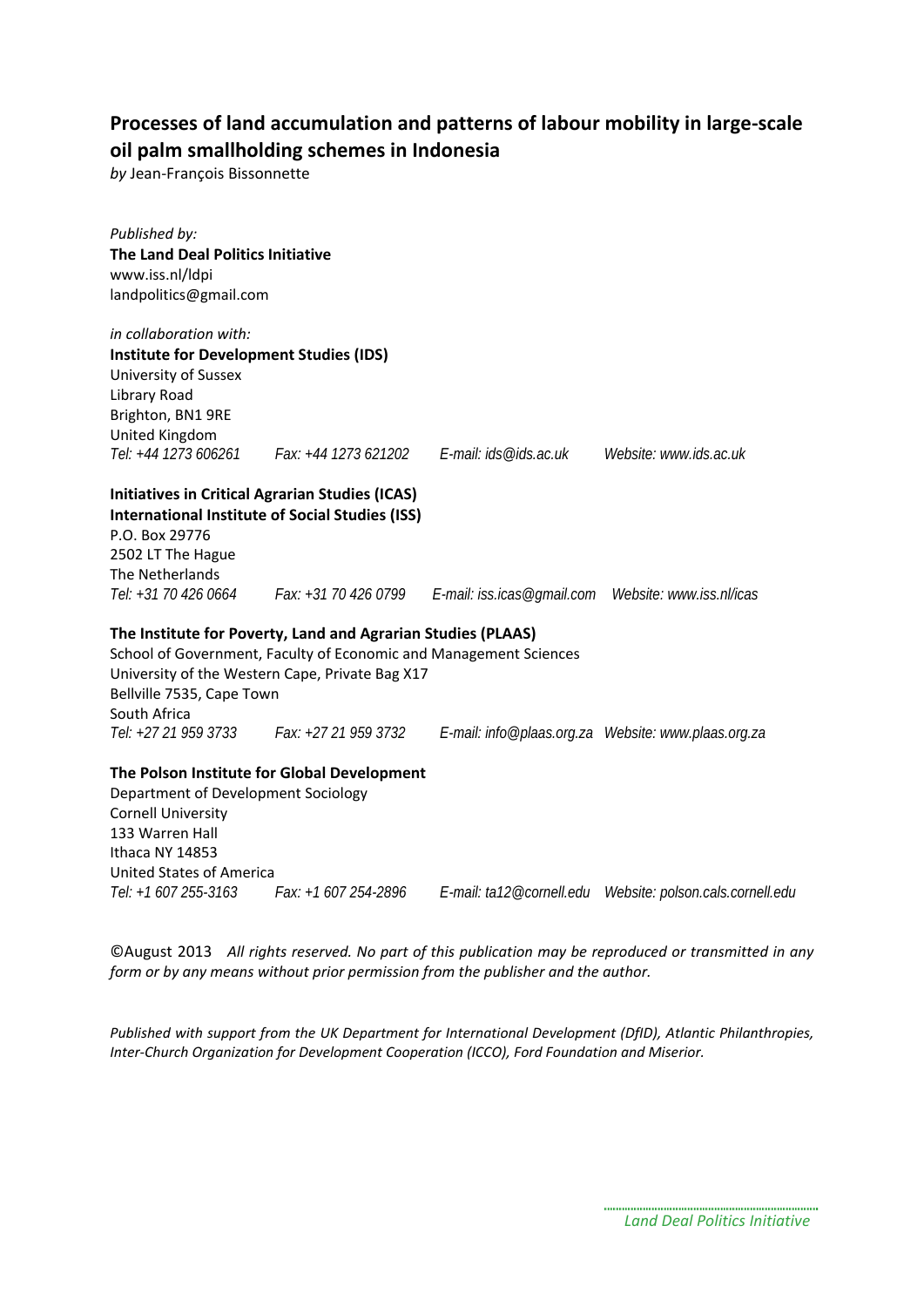## Abstract

The ongoing oil palm boom in Indonesia has influenced patterns of labour mobility and land ownership throughout the country. Although large-scale land deals for oil palm agribusiness occur in less densely populated areas of Indonesia, as this paper argues, they contribute to social differentiation throughout the country, often indirectly. This paper seeks to contribute to the critique of the structural limitations of labour regimes and resource distribution associated with profit-driven oil palm agribusiness. The paper investigates how oil palm wealth has contributed to the production of a geographically diffuse land ownership structure that straddles multiple islands in Indonesia. Concomitantly, it looks at patterns of labour mobility from resource strapped central islands to the oil palm plantation belts in Kalimantan and how this shapes access to capital. This research is based on in-depth fieldwork carried out in multiple sites of Indonesia from 2009 to 2011.

## About the Author

**Jean-François Bissonnette** has been conducting research on agrarian questions in Southeast Asia since 2005 when he joined the Canada Chair of Asian Studies at the Universityof Montréal. In 2008 he undertook doctoral studies in geography at the University of Toronto to look at questions of land access and labour mobility in oil palm agribusiness in Indonesia. He obtained his PhD degree in 2012 and is currently pursuing post-doctoral research at Laval University on food sovereignty movements.

## Acknowledgements

The author would like to thank Rachel Silvey and Tania Li for their intellectual advice and guidance in the realization of the research underlying this paper. The author is also thankful to Catherine Rankin and Johan Lindquist who have productively engaged with this research. I wish to express my gratitude toZachary Anderson, Michael Eilenberg and Derek Hall with whom I had productive scholarly exchanges at the University of Toronto on this topic. Thanks to the Social Sciences and Humanities Research Council of Canada Conseil de recherche en sciences humaines du Canada and the Land Deal Politics Initiative (LDPI) for providing the necessary funding for the realization of this research. All shortcomings remaining are my own.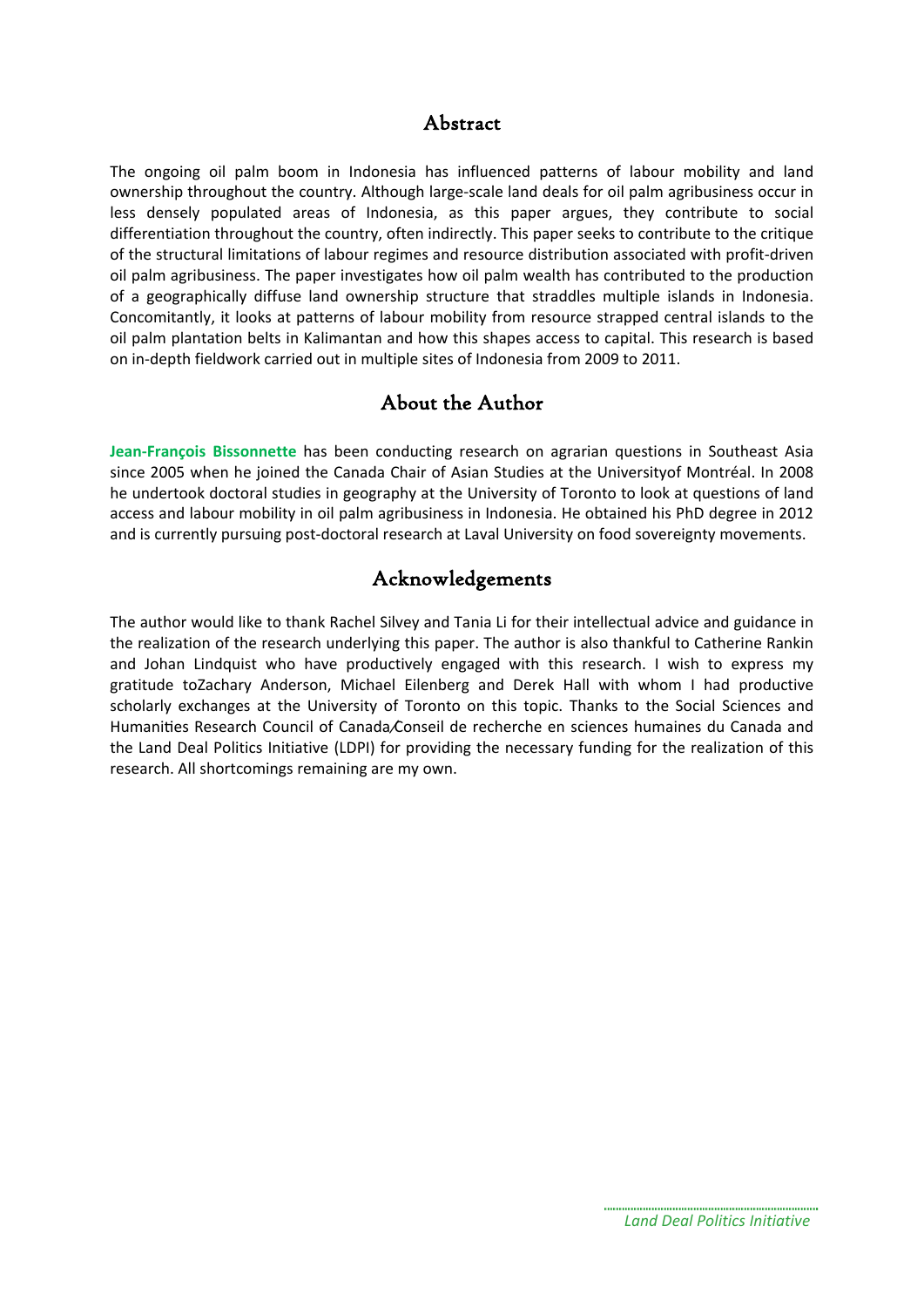## Table of Contents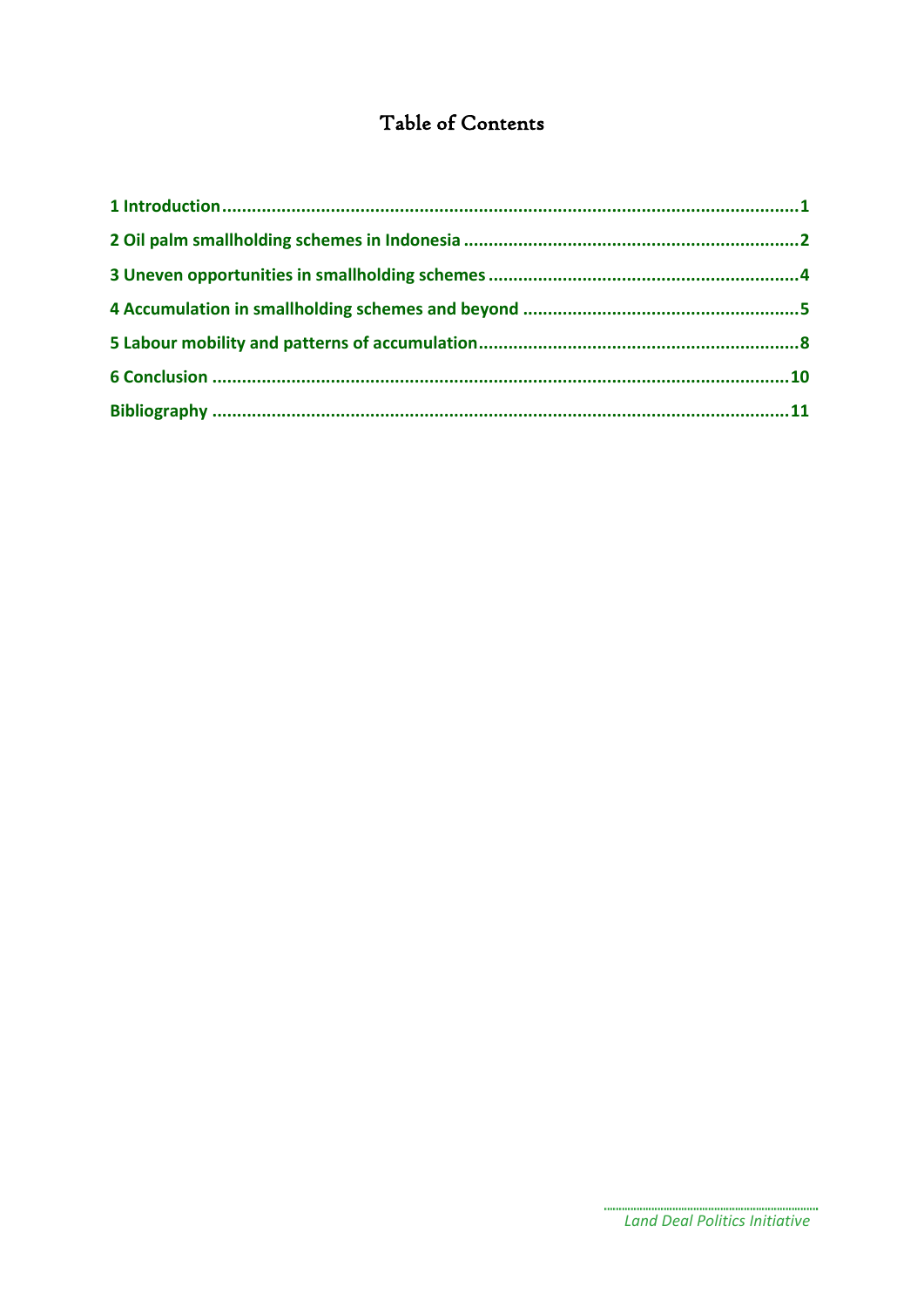## <span id="page-4-0"></span>**1 Introduction**

From 2000 to 2012, the area allocated to the sole cash crop of oil palm in Indonesia has more than doubled from 4 million to 9 million hectares. Many Indonesian government officials plan that oil palm agribusiness will spread over 20 million hectares in the near future, forming the basis of a vast agroindustrial sector. Oil palm agribusiness expansion in Indonesia is the manifestation of far-reaching agricultural transformations that have affected most agricultural commodities but especially cereals and oilseed crops. The current trends in agriculture include international land deals, increasingly integrated global agribusiness, and the financialization of agriculture (McMichael 2009). Agricultural corporations in tandem with state development actors, become center stage actors in the implementation of mega-projects of plantation agriculture. Successive Indonesian governments have continually attempted to channel private investments in oil palm agribusiness through smallholding development programmes. Largely as a result of these programmes, there were over 500,000 households participating in oil palm smallholding schemes in 2010. This does not include the independent smallholders growing oil palm outside estate schemes which account for 250,000 hectares and include up to 100,000 households.[1B](#page-4-1)esides the large smallholding population involved in this sector, it is estimated that up to one million permanent or temporary workers on oil palm plantations across Indonesia. Many oil palm smallholders have managed to accumulate land plots, some in a remarkable fashion. The prize awarded by the Department of Labour and Transmigration to the richest transmigrant of Indonesia was granted in 2010 to a transmigrant from Jakarta involved in oil palm cultivation in the province of Jambi.[2](#page-4-2)

The processes of policy-making and large-scale land acquisition are often conflict-ridden and have come under close scrutiny in recent years (Potter 2009; MacCarthy and Cramb 2009; McCarthy 2010). Large-scale land acquisition for oil palm agribusiness have been analysed as forms of land grabs at the national scale (Zoomers 2010). Tania Li (2011) argues that the imperatives of capital accumulation that govern large-scale agribusiness schemes reproduce patterns of poverty and vulnerability in the Global South. That poverty and vulnerability of populations near estates provides agribusiness companies with access to cheap labour. She states (2011, 291) that "an impoverished population surrounding a plantation is the ideal situation for maximum profit. The last thing a plantation company needs is for the surrounding population to prosper". Although profit-driven large-scale agribusiness may contribute to structural vulnerability and impoverishment of specific populations and social groups, the dichotomy between large companies and surrounding landholding communities is not entirely satisfactory to capture the implication of smallholders in processes of land control and accumulation. Complex processes of land acquisition and accumulation on the ground by smallholders prevent the identification of monolithic forces of agribusiness. Derek Hall (2011) made a significant contribution to the debate on land grabs by complicating the question through close reading of the literature on crop booms in Southeast Asia. He provided a comprehensive typology of processes through which crop booms transform land acquisition in microlevel processes. These micro-level processes often intersect with large-scale state and corporate capital investments, but take place within and between agrarian communities in Southeast Asia. His comparative perspective on cash crop booms shows that differentiated access to land markets and political power often determines inclusion and exclusion from circuits of capital accumulation.

<span id="page-4-1"></span> $1$  Tania Li (2011, 284) discusses these numbers. Numbers provided directly or indirectly in Barlow, 2003; Zen et al. 2006; estimate corroborated by World Bank 2011.Rist et al. (2009) state the number of 4.5 million jobs for the oil palm industry at the scale of Indonesia. <sup>2</sup> <u>.</u>

<span id="page-4-2"></span><sup>&</sup>lt;sup>2</sup>BeritaKetransmigrasian, Transmigrant and UPT Officer, Elections Trustee, at the National Level in 2010. JokoPrawokoearns 211,000,000Rp / year or an average of 17,500,000 million / month and became a transmigrant in 2006 in Jambi province, the fastest growing oil palm belt in Indonesia in 2010-2011.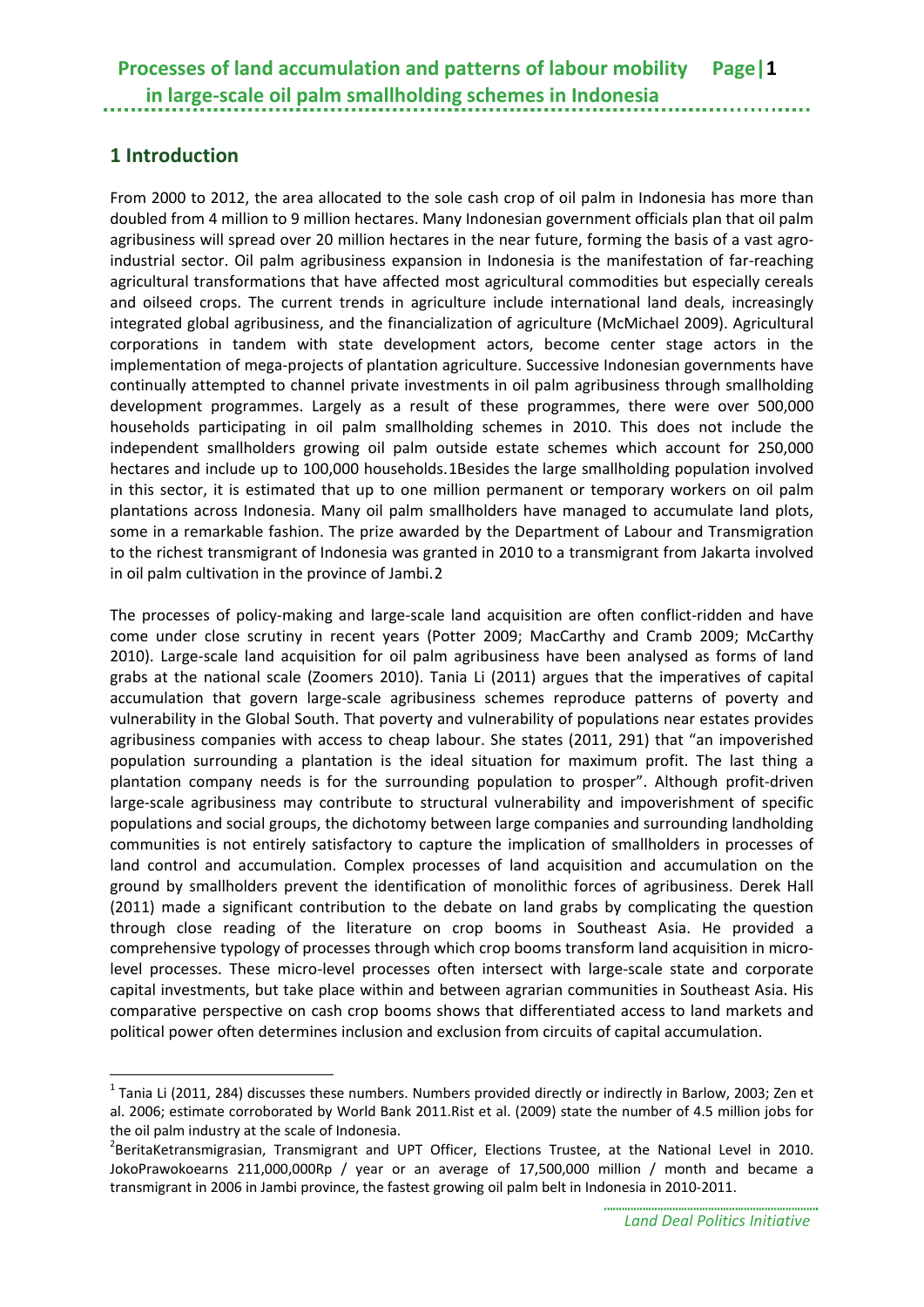Building on debates about cash crop booms in Southeast Asia, this paper examines the modalities of land and capital accumulation that emerge within the populations that gain access to oil palm smallholding schemes in Indonesia. In this regard I propose a conceptualisation of the processes of capital and land accumulation through oil palm agribusiness schemes which reconciles questions of mobility. The dichotomy between state planned and spontaneous migrations has come under critique (Zhang et al. 2006) opening up debates on the complex patterns of migrations and access to agrarian resources. Moreover, this debate points to the close relation in market economies between geographical mobility of investors and land accumulation favoured by state programmes. In the same way, the dichotomy between state-sponsored transmigrants and independent or spontaneous migrants can be reconsidered in light of the economic opportunities and limitations produced by oil palm smallholding schemes in Indonesia. In this paper, I attend to the ways in which smallholding oil palm schemes contribute to the production of complex land ownership structures that straddle multiple sites and in some cases multiple islands in Indonesia. To do so I first emphasise the specific aspects of oil palm agribusiness in Indonesia as a crop conducive to land accumulation for some groups. Second, I look at different forms of accumulation both between oil palm schemes and regions located outside the schemes. I distinguish between different modes of land accumulation enabled by oil palm agribusiness in Indonesia. Third, I address the question of labour flows to explore the other facet of questions of land accumulation, which always indirectly points to accumulation and appropriation of surplus value through labour.

This paper is based on materials derived from over 80 interviews with plantation workers and managers in private and state owned estate companies in West Kalimantan and elsewhere in Indonesia conducted during the months of June to August 2011.[3T](#page-5-1)his set of interviews takes place within in-depth fieldwork carried out in multiple sites of Indonesia on three occasions between 2009 and 2011on the question of labour and land in oil palm agribusiness in Indonesia.

## <span id="page-5-0"></span>**2 Oil palm smallholding schemes in Indonesia**

In 1967, the Indonesian government with World Bank assistance made direct investments in largescale oil palm schemes through state-owned companies. Already in the early 1970s, oil palm, due to its profitability, started replacing rubber in transmigration schemes. The international rise in the demand for palm oil led state-owned plantation companies to implement the first smallholding oil palm scheme in 1984, Perkebunan Inti Rakyat(PIR), literally translated as People's Nucleus Estate Scheme (Zen et al. 2006). According to the New Order regime's rhetoric, new agribusiness smallholding schemes would harness international investments in agribusiness to foster the creation of a class of prosperous smallholders. According to the World Bank, it provided a way of "creating dynamic partnerships between private capital and smallholders" to encourage "technology transfer, innovation and market growth" (Baumann 2000, 11). The PIR combines central private estates and processing mills for palm oil around which contract farming schemes for smallholders are set up.

The PIR model of contract farming is based on principles of smallholding agri-business promoted by the World Bank in the 1980s. This agribusiness model was founded on the agrarian argument associated with agrarian economist Chayanov, according to which the small family farm is a more productive unit than large estates (Booth 1988, 21). Chayanov, along with other agrarian economists who followed, argued that small farms save on labour costs by relying on unpaid family members' labour.[4W](#page-5-2)ith the PIR, Indonesian authorities and experts sought to provide transmigrants or local

<span id="page-5-1"></span><sup>&</sup>lt;sup>3</sup>The fieldwork of 2011 was facilitated logistically by the support of PujoSemedi at the Universitas Gajah Mada and Tania Li from the University of Toronto. -

<span id="page-5-2"></span> $4$ See Harrison (1977) for a detailed account on the peasant mode of production.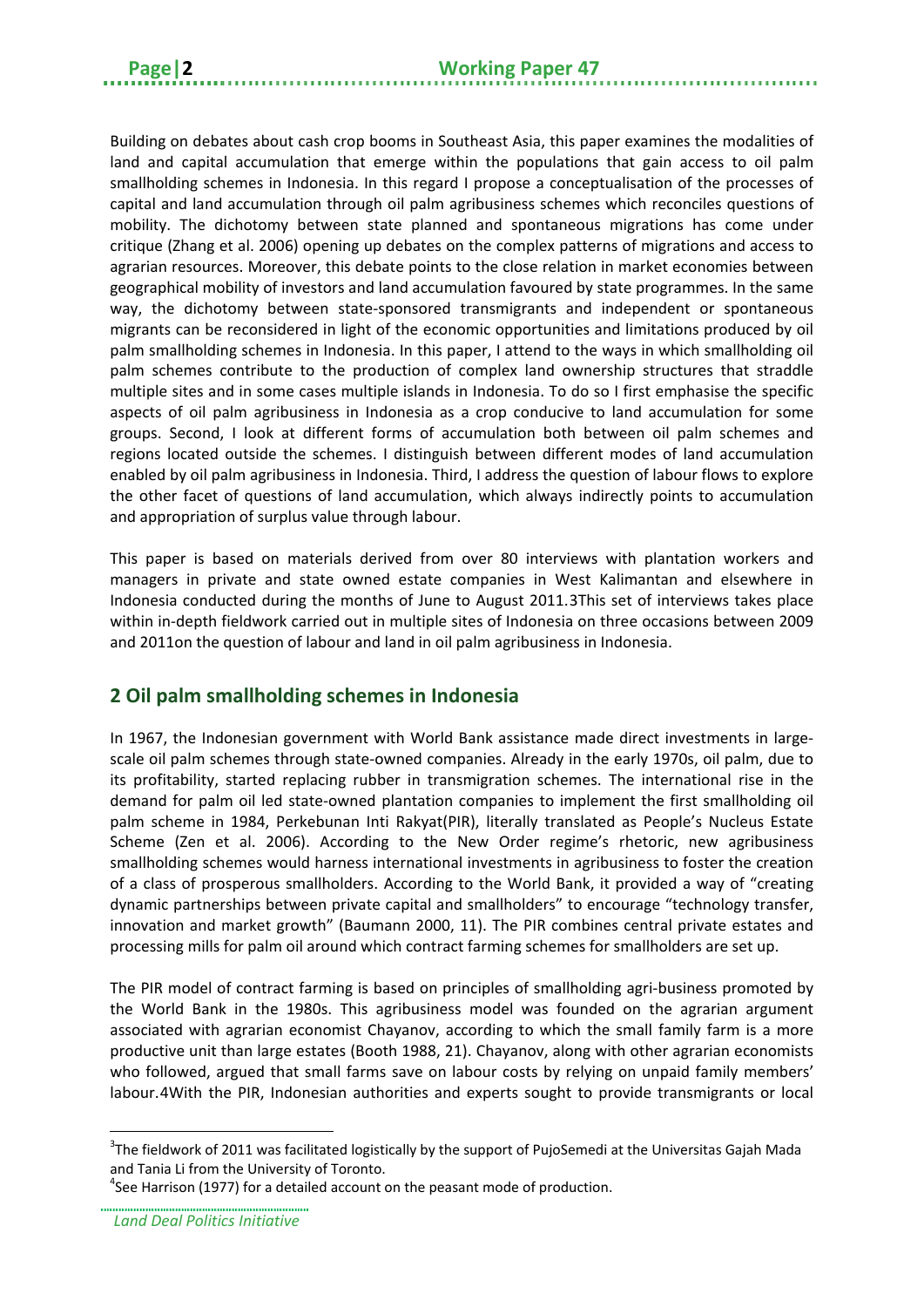impoverished smallholders equal access to 2-hectare parcels of land for capital-intensive agribusiness schemes. PIR schemes as they were implemented in Indonesia were directly influenced by oil palm cultivation resettlement schemes in Malaysia realised by the Federal Land Development Agency (FELDA) a decade earlier (Sutton 1989). The PIR programme was fuelled by government and private investment provided by the Asian Development Bank and the World Bank. According to the PIR-Transmigration, or PIR-Tran, policies, smallholders are granted full ownership of their plot once the loan incurred for installation fees was completely repaid to public-private investors.[5](#page-6-0)

Through the PIR programme, the Indonesian government under the New Order increased its reliance on the private sector for the resettlement of people from densely populated central islands to outer islands, a longstanding programme referred to in Indonesia as transmigration. In 1986, the start of the PIR-Tran coincided with further liberalisation of the estate sector. The PIR-Tran programme was carried out by the Department of Transmigration and Manpower along with the Directorate General of Estates in collaboration with oil palm estate companies. According to researchers who worked as foreign consultants for the Ministry of Transmigration, through liberalisation measures, the transmigration programme became instrumental to private economic growth (Levang 1997, 248). As Tania Li (2011, 287) observes, the transmigration programme in the 1990s "repositioned itself as the partner of investors seeking free land and abundant cheap labour in order to grow industrial monocrops". In parallel, the state encouraged large-scale oil palm plantation development through access to credit at concessional rates for both land conversion and palm oil extraction facilities (Madhur 2000, 26). In this regard, development objectives were explicitly merged with objectives of economic growth.

According to prevailing policies in line with the PIR-Tran programme, the smallholding scheme entailed partnership between the state and a plantation company. The plantation company would provide the technical knowledge to develop the agribusiness scheme including all industrial processing infrastructure. In return, the company obtained exclusive concession rights over the nucleus or inti of the estate – an area that accounts for 20% of the land – and the remainder would accrue to smallholders (plasma). However, this ratio could be variable according to local conditions. Smallholders, both transmigrants and local inhabitants would be bound by an exclusive contractfarming agreement with the plantation company. However, in most cases, the plot granted in the PIR was not planted upon the arrival of smallholders. Most transmigrants agreed to work on contract on the nucleus corporate estate for two to four years or until their oil palm plot generated revenues (Levang 1997, 255). For this reason, many observers have described the PIR transmigration model as the constitution of a pool of captive labour for the nucleus plantation (McCarthy 2010, 837). Many accounts emphasise breach of contracts and failure of companies to provide productive oil palm plots within a reasonable period, if at all. Moreover, Dove (2011, 31) states that "virtually all of the nucleus-estate (PIR) schemes have been plagued with serious agronomic and economic problems", which Barlow and Jayasuriya (1986, 652) suggest are "inherent to the institutional structure of these schemes". Despite the problems that plagued the PIR and PIR-Tran, these programmes from 1978 to 1997 led to the creation of over 800,000 hectares of oil palm schemes (Levang 1997, 248).

PIR-Tran programmes have provided large populations with access to capital-intensive oil palm cultivation. However, the deficiencies that have plagued smallholding schemes have forced some to become primarily wage workers or lead many to sell their oil palm plot. The land plots sold by some who were unable to derive sufficient income from the scheme were swiftly bought by others better positioned to acquire plots devalued by poor implementation practices by the company, lack of maintenance or market volatility. Access to the wealth of oil palm agri-business for smallholders is

<u>.</u>

<span id="page-6-0"></span><sup>5</sup> Deductions for payment of loans reached 35% on production income. Zen et al. (2006, 22) mention up to 30% and Levang (1997, 256) states that repayment rates between 25%-35% of income existed.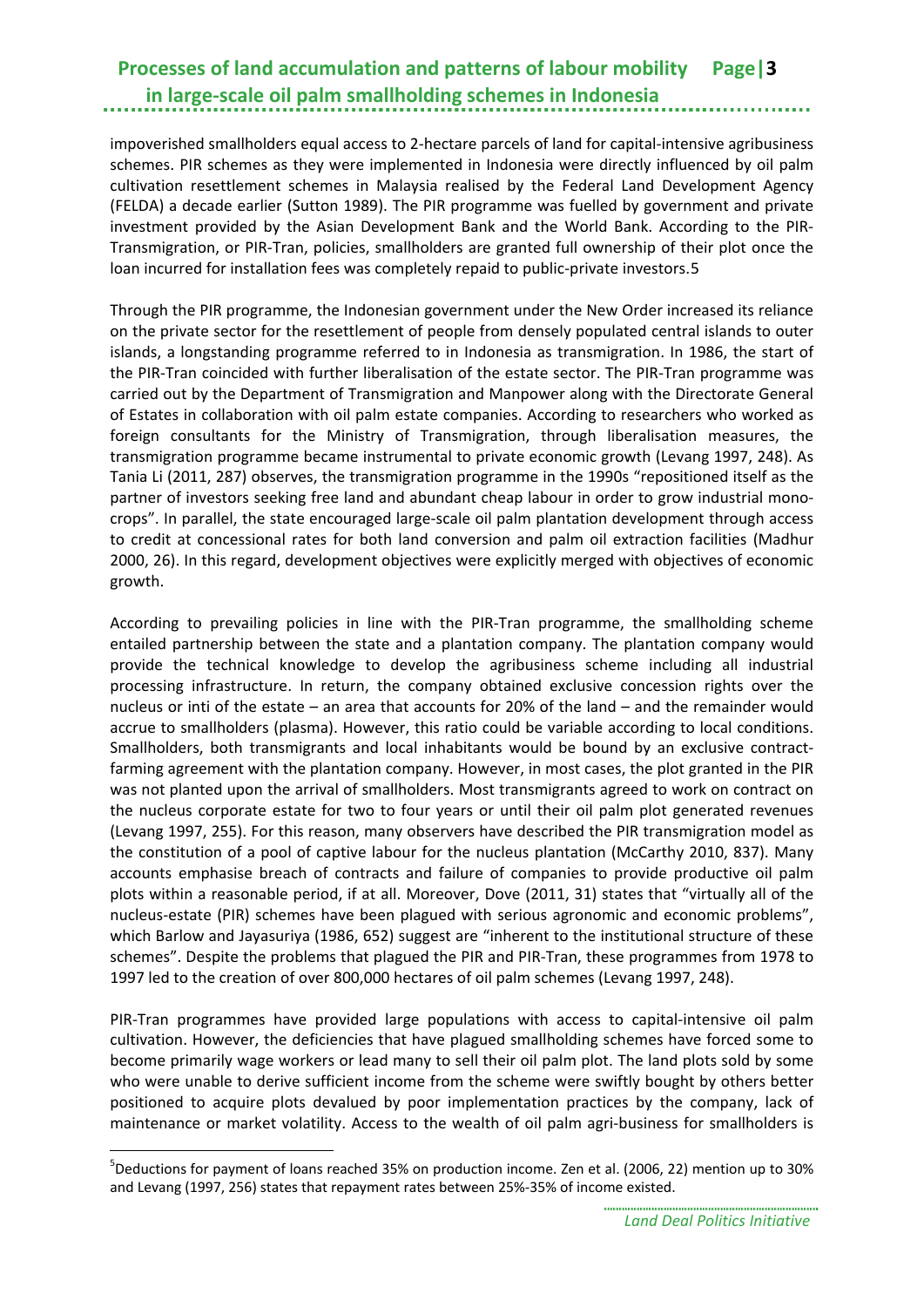mediated by contingent market formation processes. As the agrarian resource is finite, the system of land exchange within oil palm smallholding schemes becomes a case of accumulation by dispossession (see Hall 2012).

## <span id="page-7-0"></span>**3 Uneven opportunities in smallholding schemes**

In the province of West Kalimantan, in the Sub-district of Meliau, oil palm became an important plantation crop in the mid 1980s when the state plantation company (PTPN) converted its rubber production into oil palm on the banks of the Kapuas River. In 1991-1992, the plantation company that I refer to using the pseudonym of Perusahan Swasta A (PSA) was granted a concession over 10,000 hectares to implement a PIR oil palm smallholding scheme on the southern bank of the river, which then engulfed most of the land of a predominantly Malay community I shall call DesaBuaya. The Malay community provided most of the land on which the smallholding scheme was set up according to the 7.5 model (also addressed by Colchester et al. 2006). According to the 7.5 model, Malay and Dayak landholders were strongly encouraged or in some instances coerced to exchange 7.5 hectares of customary land for one plot planted with two hectares of oil palm and 0.5 hectare for housing and gardening. The 5hectares extracted from indigenous land users was allotted to the central private estate and was distributed to transmigrants from central islands as oil palm plots.

Inadequacies of technical support from PSA and from the department of transmigration in the smallholding scheme, and structural issues related to PIR-Tran schemes more generally, have exacerbated socioeconomic inequalities. Agro-industrial agribusiness production such as oil palm requires sustained capital investments to access indispensable chemical inputs. According to all informants met in the PSA scheme of Meliau, fertiliser provision by the PSA Company was highly deficient in the first years of settlement, which significantly delayed the moment where people could derive revenues from their oil palm plot. In a context of capital-intensive agribusiness such as oil palm, it is estimated that chemical fertilizers constitute the largest expense of up to 55% of the total field upkeep costs for both estate companies and smallholders (Marsden and Garzia 1998).As the majority of smallholders had been lacking access to chemical fertilizers, 10 years after joining the scheme, they did not derive more than half a ton of fresh fruit on their plot. An oil palm plot that receives adequate levels of fertilizer can produce up to 6 tons a month after only 5 years from planting time. The optimal level of fertilizer requires 3 to 4 applications per year with 500 to 750kg of fertilizer per hectare. Given the important price fluctuations of palm oil on markets since 1998, many smallholders have sold their plots especially during the early 2000s when prices reached a historical low.

Successful entrepreneurs who joined the scheme with large amounts of capital or those able to access good incomes from outside the scheme were able to invest in intensifying production on their personal oil palm plot. Once smallholders started claiming revenues from their plot, they had to repay a bank loan incurred at the moment of joining the scheme. For smallholders, repaying the bank loan meant that between 30% and 40% of income from oil palm fruits sold to the mill would be held by the company until repayment of the full amount. Those able to intensify production obtained land titles detained by the bank. The land title could then be used as collateral to obtain loans from the bank. During the time of the visit, nearly 20 years after the implementation of the scheme, the difference between plots that received high levels of chemical fertilizers and those that did not was visible. Informants referred to the plots that were not productive as forest oil palm sawithutan, oil palm plots invaded by other plant and tree species. During the time of fieldwork, a minority of smallholders in some sub-schemes of PSA had not been able to secure an income sufficient to fully repay their bank loan.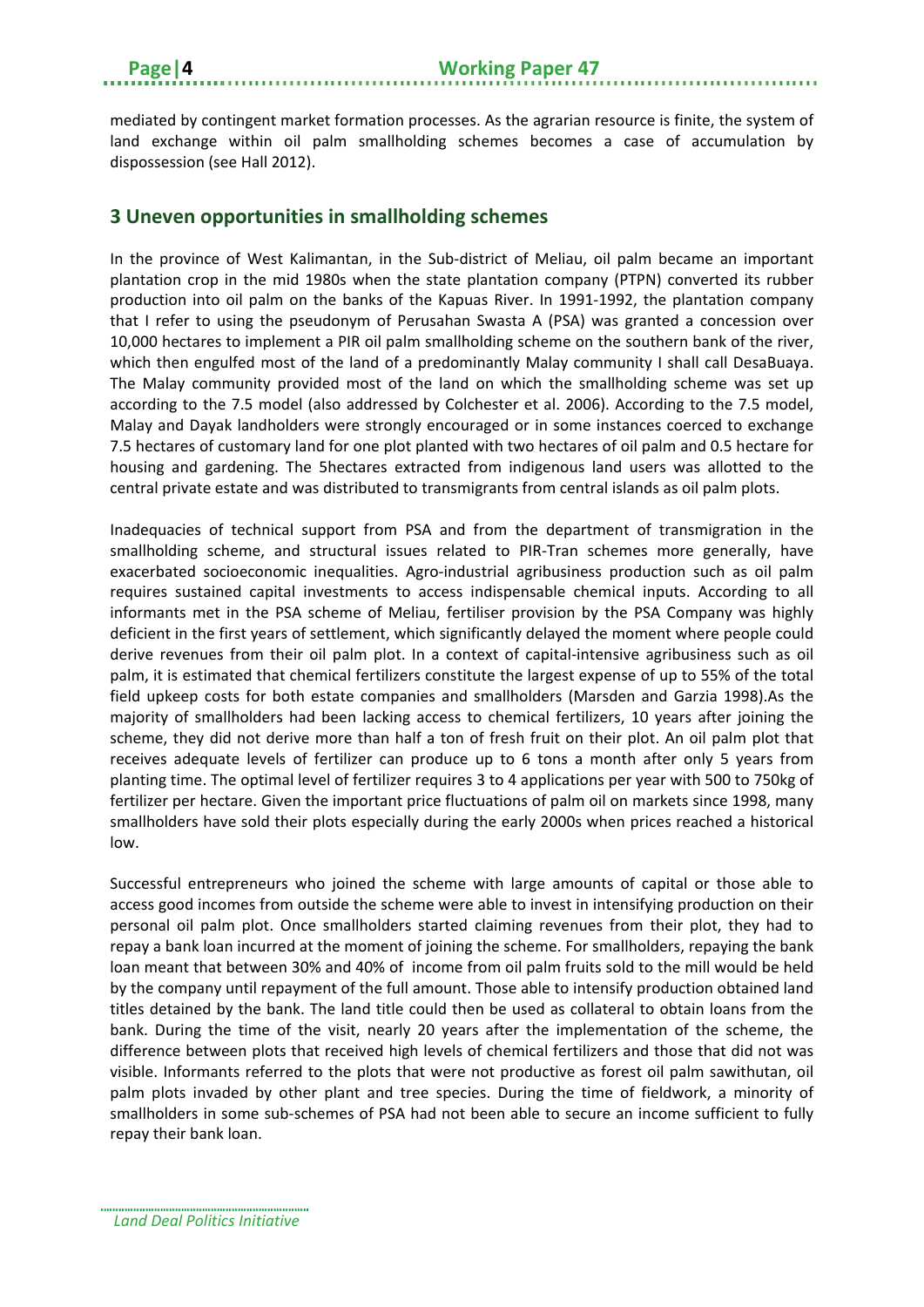A significant number of smallholders, both from transmigrant and local populations, sold their plots in the years after they joined the scheme. Many factors over the long term forced a large number of smallholders to sell their oil palm plots, even though it was their only landed asset. Many from DesaBuaya alleged that the oil palm plot they were given by the company PSA was located too far from the village where they resided and that they had no intention to relocate. Others mentioned having to sell their oil palm plot when a member of the family fell ill and required prolonged and costly medical attention. These reasons were often combined with the fact that families obtained very low yields, if any, of oil palm as they lacked the capital to apply fertilisers and spray pesticides on their plot. The PIR project that was supposed to provide local inhabitants with access to productive oil palm agribusiness rather transformed them into landless plantation wage labourers. According to village-level information corroborated by different sources, approximately 50% of the initial landholders have sold their plots, which according to field observation is a conservative appraisal. As they became primarily low-wage workers on the estate, a large number of families had limited resources or time to invest in their own plot. Inhabitants indigenous to areas surrounding the PSA, contrary to transmigrants, often had no livelihood alternatives after being excluded from the scheme as smallholders.

Among populations of smallholders who are still in possession of their oil palm plots, many are often engaged as daily workers on the estate by necessity. Social categories of land owners and wage workers are often blurred in contexts of agribusiness schemes in Indonesia. Considering the low yields obtained by most smallholders due to the lack of fertilizer provision, many have been working on the inti estate since 1992 and still do. More than two decades after the start of the PIR scheme, some families supplement their income by daily work on the estate or derive most of their income from work on the estate. One oil palm plot planted with oil palms provides a basic income for a family which is often supplemented by work of both the male and female on the plantation or on the plots of neighbours unable or unwilling to perform strenuous tasks. In many cases, smallholders with a productive oil palm plot would work up to 10 days per month on the estate and up to five days on plasma plots of neighbours to supplement the family income. These smallholders are not able to partake in strategies of land accumulation deployed by the more fortunate; rather their labour enables capital accumulation for the estate or other smallholders.

### <span id="page-8-0"></span>**4 Accumulation in smallholding schemes and beyond**

Despite the low productivity of oil palm plots in the first decade after the settlement of the PSA smallholding scheme, many held on to their plots. In parallel to the large number of people who were unable to derive an income from oil palm agribusiness, many plasma smallholders have managed to accumulate numerous land plots and become actors of agrarian capitalism. Oil palm agribusiness is more capital-intensive than it is time-intensive and therefore is conducive to land accumulation in smallholding systems. The fact that one oil palm plot requires from seven to nine days of work per month provides lots of time and flexibility to smallholders. The breakdown of work for the maintenance and harvest of one plot would be as follows: 7 hours per day: 2 days to spray pesticides; 2 days to harvest; 2 days to weed; and 2 to 3 days to apply fertilizer. Two adults in a relationship can maintain and harvest many oil palm plots or easily manage wage labour on important areas. In fact, the nature of oil palm which requires intensive labour only at intermittent stages for planting and harvesting is suited for an "absentee landlord-wage labour mode of production" (McCarthy 2010, 845). The modes of management rendered possible by the physical nature of oil palm allow temporary labour investments and land accumulation in non-contiguous locations.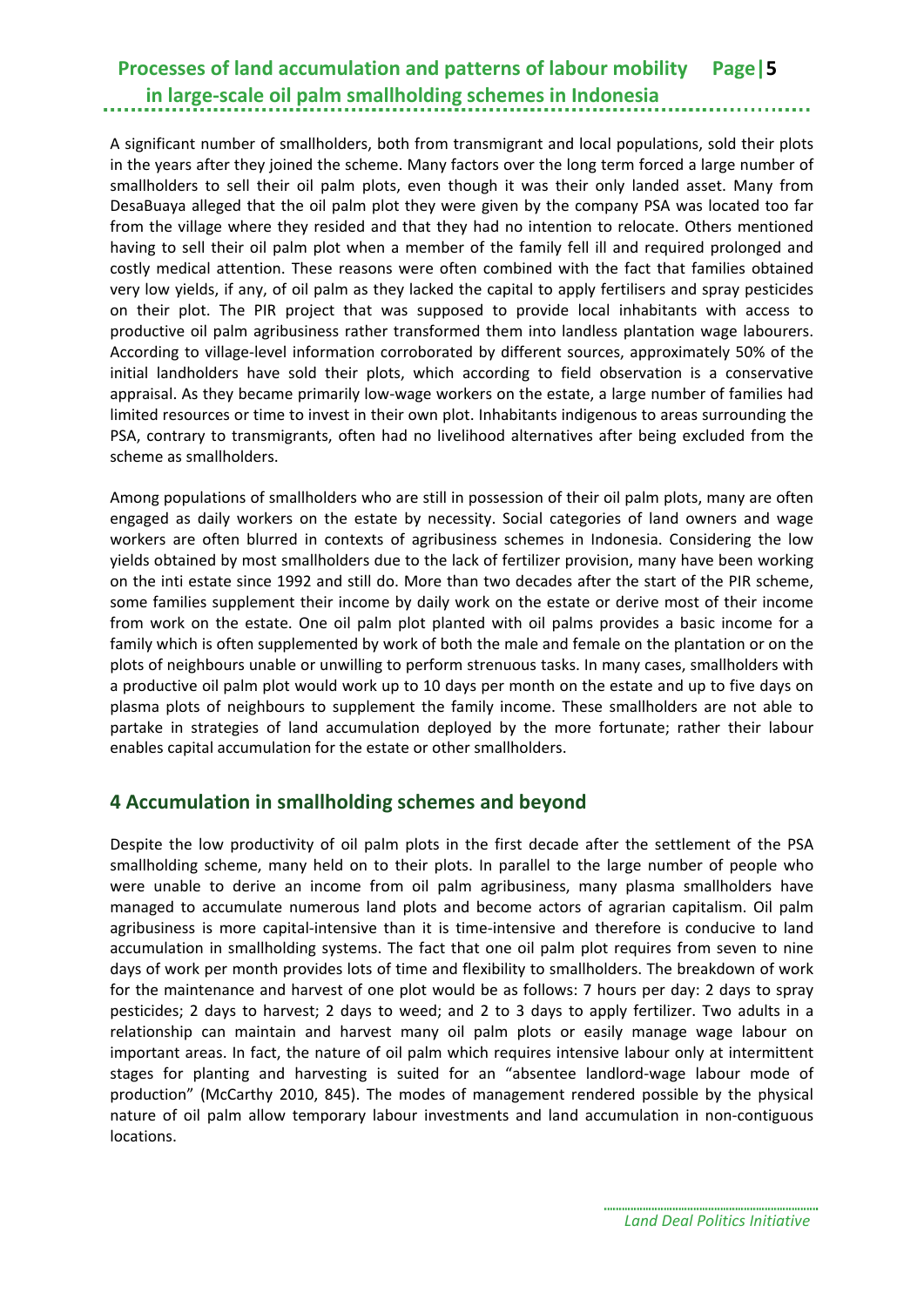In the vicinity of the PSA plasma scheme, wealth is directly equated to the number of oil palm plots owned. Among oil palm smallholders, land plots are exchanged as stored units of wealth and circulated as exchange value. Important wealth has been constituted in smallholding schemes by farmers who have accumulated up to dozens of oil palm plots. According to the regulations in which plasma smallholding schemes are entrenched, the smallholders are not allowed to sell their plot to the estate company. Oil palm plots are endowed with a market value insofar as they are exchanged with other smallholders who are considered particulars and not corporations. At PSA, like in other oil palm smallholding schemes, the value of oil palm plots has been increasing quickly since the early 2000s. In 2005, a poorly maintained oil palm plot sold for 11 Million Rupiah in the plasma scheme of PSA. In 2011, the same oil palm plot could be sold for over 50 million Rupiah. Prices that can be obtained depend on the quality of oil palm on a specific plot but also on the state of ownership, the degree to which the loan incurred by the smallholder from PSA has been repaid through oil palm fruit production.

The land ownership structure has become more geographically diffuse as oil palm plots are being traded between smallholders of different villages and communities. In one of the sub-schemes of the PIR scheme of PSA conceived for 500 households, there were 216 households registered in 2011. Some of the households living in this sub-scheme were not original transmigrants and had settled more recently to live with kin. Others who settled more recently were wage workers on the scheme, contracted by smallholders to work permanently on their plots. Out of the 500 oil palm plots in the sub-scheme, many were owned by people who resided in other villages. Many of the original smallholders had been able to accumulate up to five oil palm plots in the sub-scheme where they lived but also outside of it in neighbouring sub-schemes where they had been able to purchase a land plot.

People that had never taken part in an oil palm smallholding scheme were able to accumulate oil palm lots at PSA. Different groups of people are identifiable throughout Indonesia for their propensity to become successful investors in oil palm agribusiness. Many Chinese-Indonesian in West Kalimantan accumulated important wealth in rubber cultivation and converted it into oil palm by buying plots in different smallholding schemes of the sub-district of Meliau. Many people from Batak background form a distinguishable class of entrepreneurs in oil palm in Indonesia. It is widely known that some people of Batak origin from Northern Sumatra, the region where oil palm has been cultivated for the longest in Indonesia, have specialised in oil palm investments.[6](#page-9-0) Many have accumulated capital and knowledge to pursue aggressive land acquisition in plasma schemes. The expertise accumulated by individuals of Batakethnic background was allegedly in high demand at the time when oil palm plantation companies started their operations in West Kalimantan in the 1980s and 1990s. People of Batak ethnic background often occupy high ranks in plantation administrations and are also involved as prosperous small- to medium-scale oil palm growers.

One wealthy family of agribusiness entrepreneurs in a village located near DesaBuaya is composed of a Batak migrant from Sumatra who married a local Malay woman from a wealthy family. The husband secured an income as a plantation official at PSA and was able to accumulate up to 200 hectares of oil palm independently by buying land from Malay neighbours since 1995. He had been advised on available land to buy by the head of the village and established a partnership with the nearby state plantation company. The plantation keeps expanding and hired 20 permanent workers from the community who are managed according to the standard plantation management model with defined targets for harvesters and fixed daily wages for female workers involved in maintenance. The capacity of smallholders to accumulate land inside and outside the plasma scheme blurs the distinction between large-scale plantation companies and independent medium-scale

<u>.</u>

<span id="page-9-0"></span><sup>&</sup>lt;sup>6</sup>Discussion with Janis Chung, invited researcher at the Center for International Forestry Research, Bogor, Indonesia, November 2010.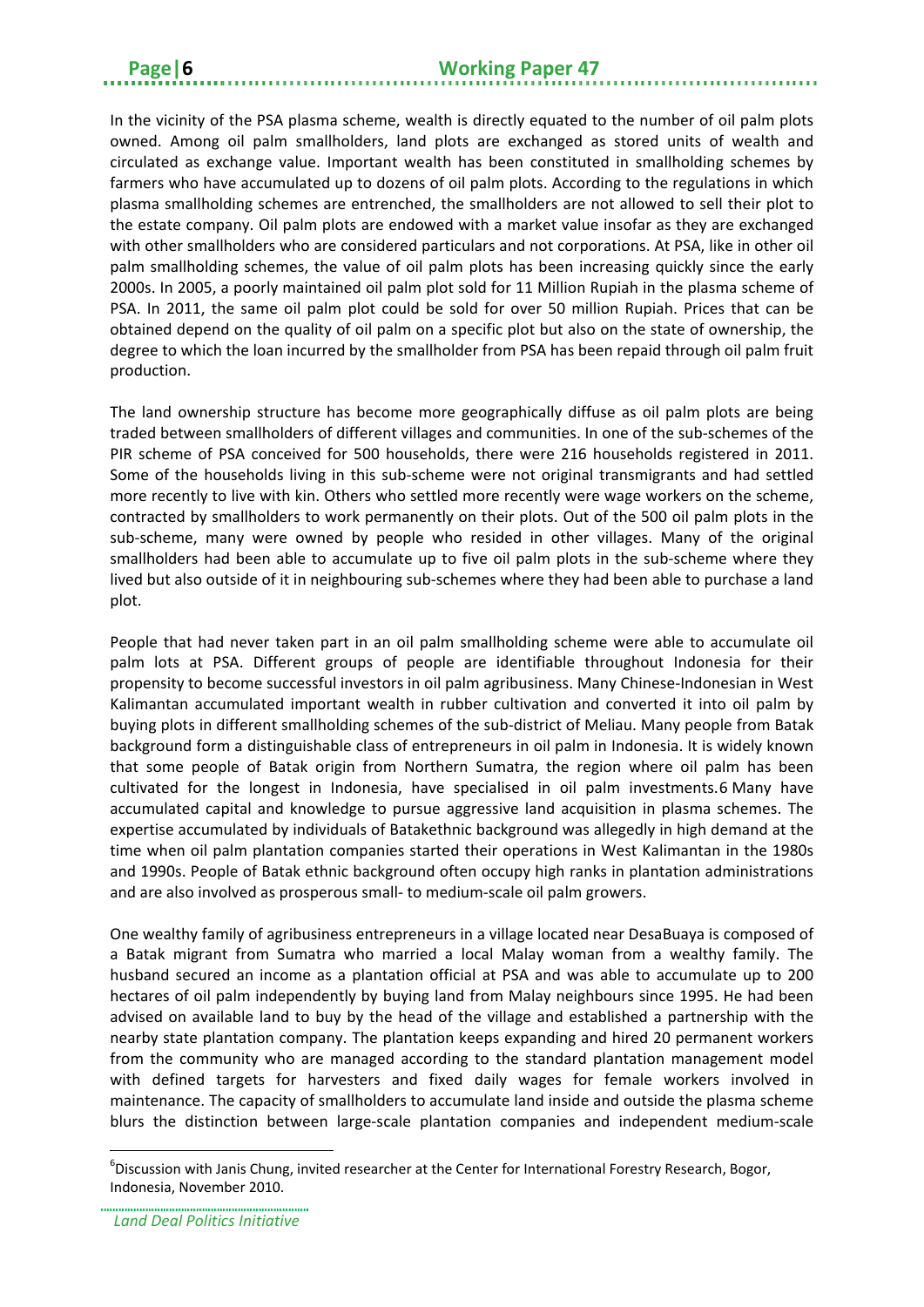companies. The epistemic boundary between estate and smallholdings is blurred in cases where independent smallholders have expanded their operations to the point of setting up small estates.

Among the communities integrated in the PSA schemes, land accumulation by smallholders is led by people with reliable sources of revenue outside the scheme. In this regard, plantation workers from DesaBuaya who obtained permanent jobs as clerks or truck drivers in the 1970s and 80s at PTPN in Meliau converted their wealth into oil palm plots. These heads of households are from wealthy Malay families in the community and had obtained one or two plots from PSA at the time of the land deal. They had increased their oil palm land ownership through successive acquisitions. They secured ownership titles of these different plots and also managed to find reliable workers to harvest their plots once a month. The people with access to up to six oil palm plots are able to purchase more land and to obtain loans from the bank.

Land acquisitions for oil palm are taking place within an important perimeter around the PSA palm oil processing mill. Land is valued for its relative proximity to the oil palm mills where fruit must be transported within 24 hours after harvest before it desiccates and looses its value. In those regions, most land not yet planted with oil palm is referred to as empty land. The land market for oil palm cultivation beyond the plasma scheme is known as a better investment among inhabitants of DesaBuaya. In fact, the oil palm plots provided by the company PSA in the plasma are criticised as being of poor quality. The oil palm plots developed by small investors independently are controlled by the landowners themselves who claim that they provide higher yields and more freedom regarding where to sell the fruit. Feitrenie (2010) and Rist et al. (2010) have emphasised the important economic benefits of oil palm cultivation for smallholders in Indonesia which explain the growing participation of independent smallholders to this economy. These independent smallholders contribute to the production of the expanding frontier of oil palm agribusiness outside of the PIR plasma scheme.

Land and capital accumulation in oil palm smallholding schemes is not only geographically limited to the oil palm scheme and its immediate surroundings. Land exchange has repercussions for the agrarian structure in smallholding schemes, but also for agrarian economies in the transmigrants' communities of origin. With the creation of exchange value through oil palm, the capital derived from land concentration in oil palm schemes is often re-invested in transmigrants' villages of origin. A transmigrant from Flores in the PSA scheme bought three oil palm plots of his neighbours who were from the same community as him in Flores. As the value of palm oil was low, his neighbours decided to move back to their community of origin in Flores. As he progressively accumulated the capital to improve the production in four oil palm plots, he managed to purchase one more plot outside the scheme. With the money he earned with his four oil palm plots, he was able to obtain a title for the land he still owned in Flores. He mentioned that he has obtained property titles in case members of his family wish to move back to Flores. He was recently able to visit the community in Flores he had left 20 years ago.

Far from isolated, cases of smallholders who accumulate land and wealth in a smallholding scheme and engage in the economy of their community of origin are common. Many Javanese transmigrants in the PSA scheme who have accumulated land are able to move back to the area of origin as they entrust tasks of maintenance and harvest to friends or relatives, often people they trust from the same ethnic group. Other families of Javanese oil palm smallholders were able to afford education for their children in universities or specialised schools in Java. Kin networks are reinforced by the heightened mobility of both transmigrants and their descendants who travel and invest between areas of transmigration and areas of origin. In the same vein, a wealthy smallholder from Lombok who participated in a PIR-Tran programme managed to accumulate 9 oil palm plots in the late 1990s and early 2000s when the price of palm oil dropped significantly under the benchmark of US\$400.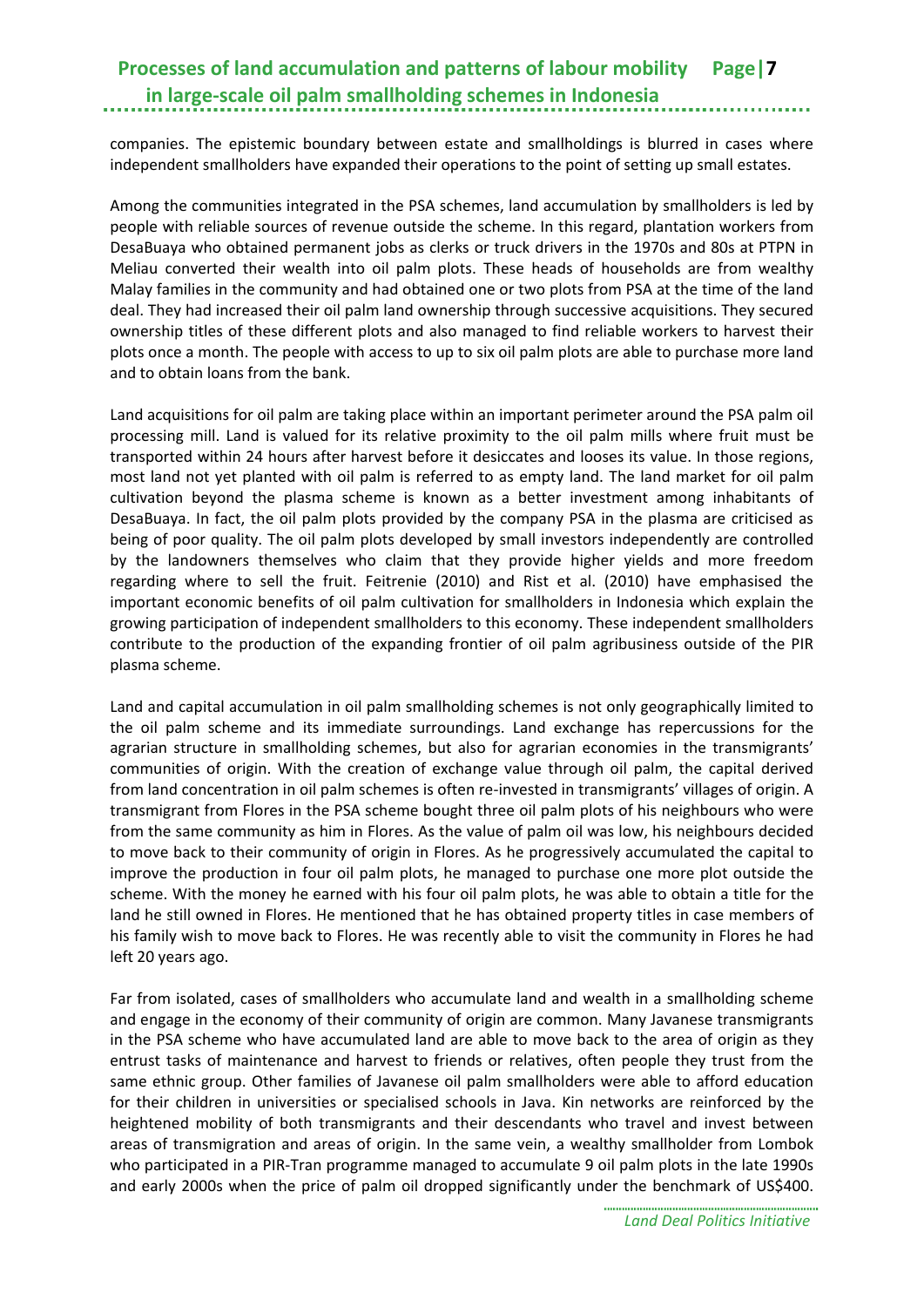With his newly acquired wealth, he decided to launch a business in Lombok, his village of origin. In 2010, he had just bought a husking machine and built a new warehouse for the commoditisation of rice in his birthplace in Lombok.

## <span id="page-11-0"></span>**5 Labour mobility and patterns of accumulation**

The availability of labour on oil palm estates and smallholding schemes of Meliau is in large part the outcome of processes of land enclosure and accumulation. The labour provided to estate and the smallholding scheme derives in part from the formation of a captive labour force in the scheme. Large-scale schemes such as the one conducted by PSA enclosed large tracts of land which deprived populations of their livelihoods. The transition to a new livelihood was never delivered to many as participation in capital intensive agribusiness was undermined by shortcomings in planning and technical support. This process produced landlessness and the formation of proletariats or semiproletariats with some deriving a certain portion of their livelihood from smallholding activities. This phenomenon was magnified by demographic growth as access to land becomes more restricted in a context of capital intensive agriculture. . In fact, the PIR-Tran programme in the region led to the constitution of a pool of captive labour, as smallholders from the outset were in fact plantation workers. The constitution of captive labour was consolidated by the processes of land accumulation that has been taking place through the scheme.

The wage provided by smallholders for harvest or maintenance work is usually much higher than the wage provided by the estate. The wages in the smallholding scheme are fixed according to norms that form market rules among oil palm smallholders. Oil palm smallholders who hire workers to harvest their plot will usually provide the wage of 150,000Rp per ton compared to 55,000Rp per ton on the PSA estate. Despite the much higher wages provided in the scheme, the labour mainly flows from the smallholding scheme to the estate because of the availability of work. However the labour also flows within the smallholding scheme, and to a lesser extent from the estate to the smallholding scheme as often harvesters hired by the estate management will spare time to work for plasma smallholders. Harvesters based on the estate explained that they only worked occasionally in the smallholding scheme, which provided them with extra income. If these flows of labour create some level of competition to the advantage of plasma smallholders, their effect on the labour supply of the central estate is moderate, considering the low intensity of labour requirements of oil palm and the large availability of labour.

Some landless workers who live in smallholding schemes specialise in harvesting oil palm plots in different sub-schemes of PSA. Their socioeconomic condition does not differ noticeably from regular estate workers engaged in harvesting. In fact, the labour requirements on the smallholding schemes are sporadic and filled through casual agreements between neighbours, relatives or acquaintances. The son of a transmigrant from Java who arrived in Kalimantan as a teenager makes a living exclusively by harvesting oil palm plots in different plasma sub-schemes. However, as he explained, in order to make ends meet, he has to travel long distances to reach oil palm plots ready to be harvested and pay for his own transportation costs by motorbike. Although the earning per ton harvested is usually three times higher on the scheme in comparison with the estate, many smallholding schemes hardly provide one ton. He works on average 20 days a month and earns an income similar to that of harvesters who work on a permanent basis on the estate.

A large part of the labour in the region surrounding PSA largely depends on the jobs offered by the estate or on smallholders in the scheme, as oil palm occupies most of the territory and saturates economic possibilities. However, plantation companies such as PSA deploy means to retain workers from outside the region to achieve the formation of a core labour force. The case of PSA offers an example of the strategies deployed by the upper management to secure access to harvesters from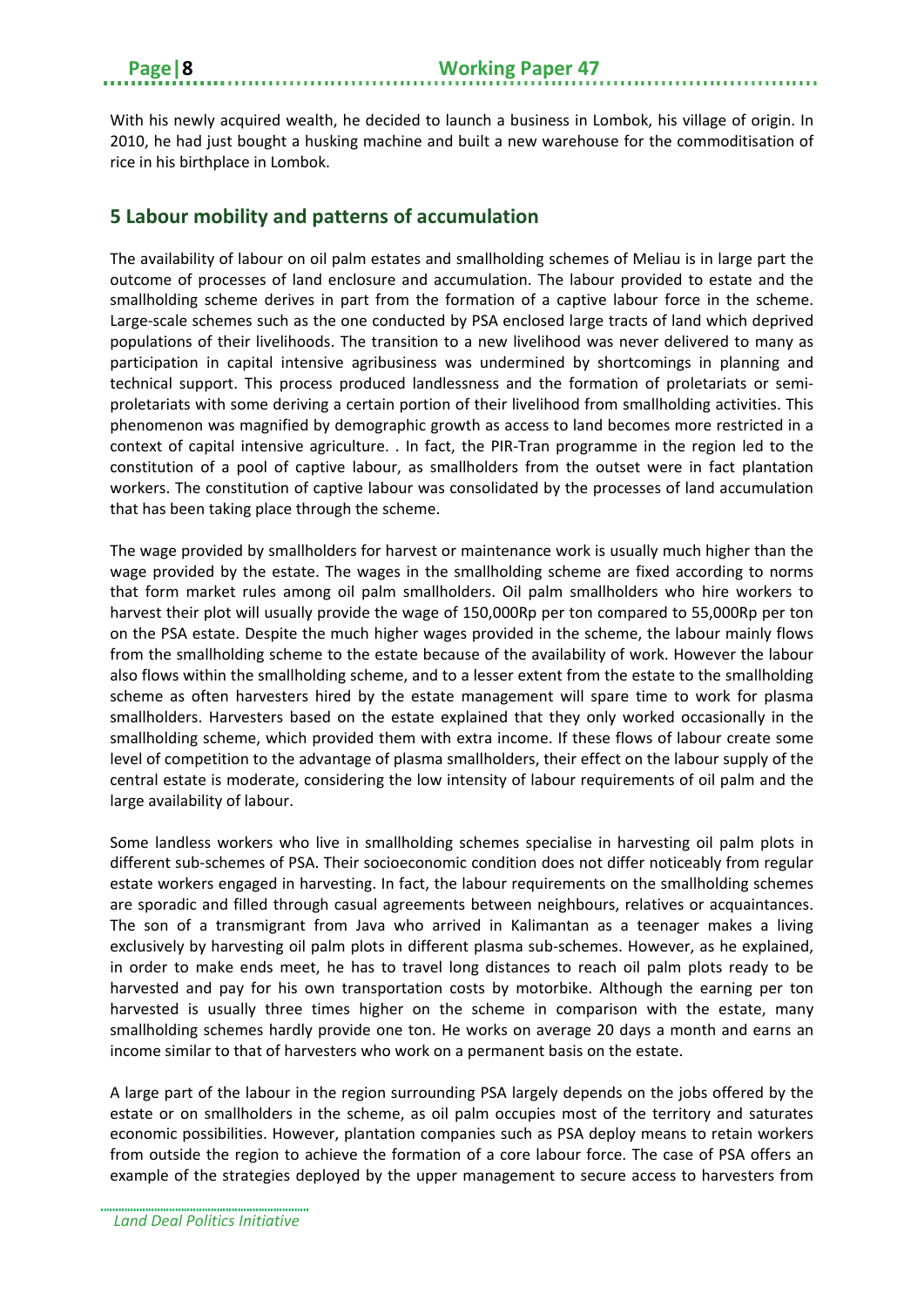densely populated highlands with high rates of landlessness, such as in Lombok, by using specific channels of mobility in times of labour shortages. It demonstrates the full range of strategies that allow land owners, in this case, the estate itself, to pursue capital accumulation through access to labour. Plantation managers always seek to adjust labour access to optimise the relationship between labour compliance and profit maximisation, or the balance between turn-over costs and wages or benefits provided to workers to entice them to stay.[7](#page-12-0)The space in which oil palm plantation companies reach goes beyond the territory immediate to the estate and the smallholding schemes.

Managerial changes at PSA caused labour unrest in 2011; workers and their families left the PSA estate to look for work in other plantations located in the region. A rival estate company I shall call Perkebunan Kalimantan Baru (PKB) resorted to recruiting dissatisfied workers from PSA to address labour shortages. As explained by an informant in PSA, in the housing scheme where he lives, 15 families out of 40 were recruited by PKB. PKB enticed the new workers to move to the plantation by offering them monthly bonuses in kind such as rice and cooking oil and slightly higher wages than those offered by PSA. These 15 families were picked up by the buses chartered by PKB which covered moving fees. The departure of these families along with others created a labour shortage of harvesters at PSA. On the PSA estate in July 2011, an assistant manager mentioned that he usually needed 105 harvesters but that only 88 were employed on a regular basis at the moment.

Plantation managers are able to access labour from other areas through recruitment networks to optimise the labour force in quantity and quality. In case of a labour shortage, the estate manager will contact the central office of the company located in Jakarta. It is the central office in Jakarta which takes necessary measures to contact a local labour agency in the central islands of Indonesia, which will then dispatch a sponsor to recruit and accompany workers to PSA in Kalimantan Barat. In case of a labour shortage, mechanisms are designed to encourage migrant workers to remain on the plantation for an extended period of time. Whether they are recruited by a labour agency or they migrate spontaneously, newly arrived workers from Lombok are often economically tied to the plantation for a period of time. These arrangements are personalised and often volatile. The PSA estate management would withhold 100,000 Rupiah per month on his pay for six months, and this money (600,000 Rupiah) would be returned ten months after he started working. The management's rationale for denying a part of the worker's wage is that the money covers potential medical care. The same reason was stated by the manager of the estate when he mentioned that half the wage of newly recruited workers from West Nusa Tenggara would be withheld for a few months and given back to them after a year. Moreover, the newly arrived men from Lombok had to purchase working tools and food with wage advances.

The strategy of PSA to constrain the mobility of migrant workers from Lombok and elsewhere rests on holding wages, which constitutes a form of coercion. However coercion is offset in part by opportunities to earn incomes at PSA that are higher than the ones provided in Lombok. The living situation at PSA seemed poor but the working conditions were acceptable for the men from Lombok. Most male migrant labourers from Lombok have previously worked on Malaysian plantations where they have become accustomed to piece-rate wages and contract work away from home. The socioeconomic context of Lombok characterised by high rates of unemployment and underemployment explains in large part the importance of migrant plantation work and how practices of mobility are used by plantation migrant workers themselves to increase their benefits.

-

<span id="page-12-0"></span><sup>&</sup>lt;sup>7</sup>Fieldwork observation corroborated in an interview with PhanetteBarral, Centre de Coopération Internationale en Recherche Agronomique pour le Développement (CIRAD), March 2012, and as explained in Barral (2013).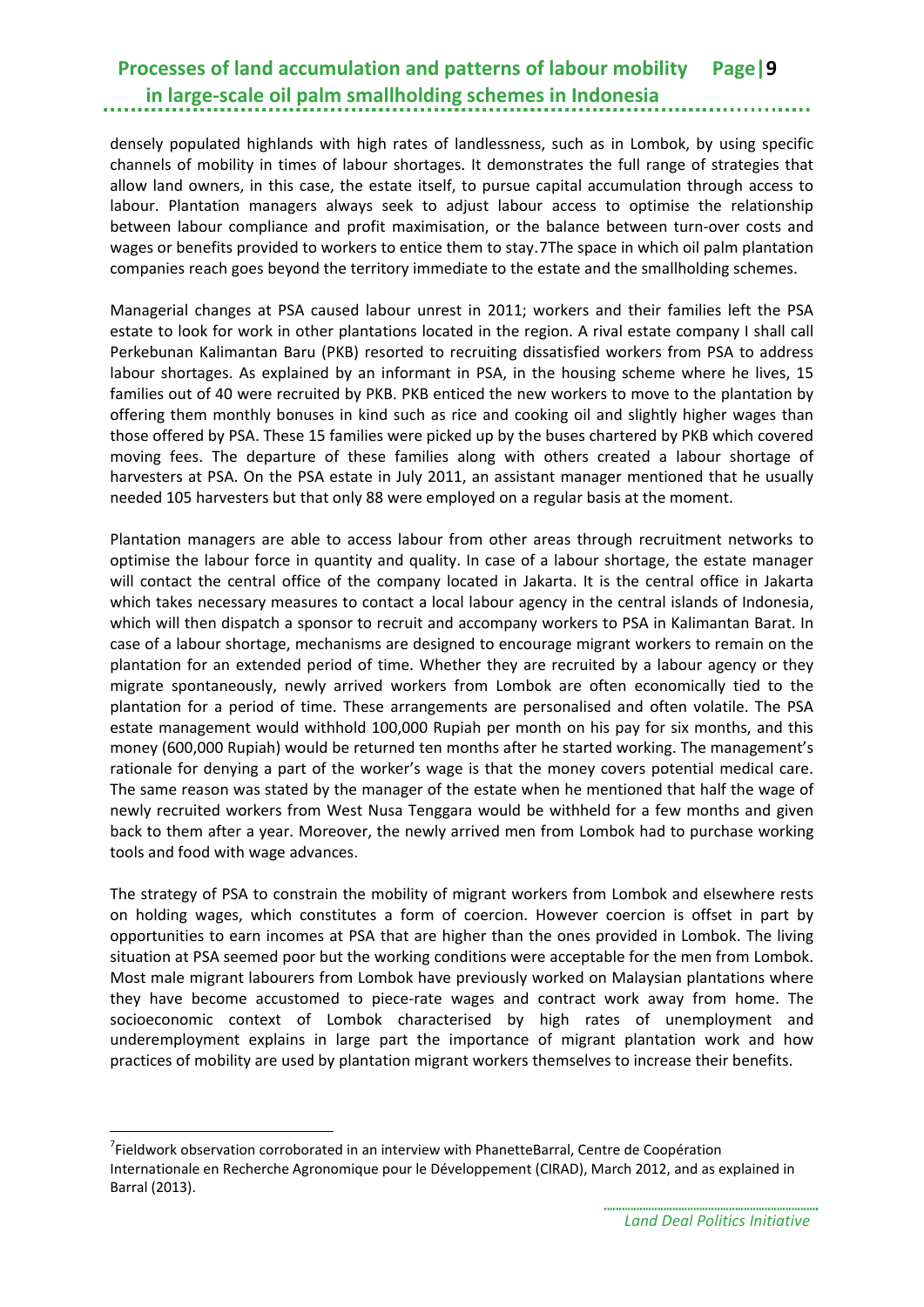As addressed earlier, wealthy transmigrant smallholders are able to invest their wealth back in the economy of their community of origin as seen in the case of a community in Lombok. However, as the last case demonstrates, the oil palm economy also absorbs a part of the landless labour from Lombok. The relations between the oil palm economy and the island of Lombok does only take place through the networks of mobile transmigrants, but also of landless workers. The techniques deployed by estate companies in West Kalimantan to secure access to a core labour force from outside the region intersect with the agrarian economy of Lombok and points to forms of differentiation between transmigrants and populations in the area of origin.

## <span id="page-13-0"></span>**6 Conclusion**

As the UN Special Rapporteur on the Right to Food, Olivier De Schutter (2011) states, oil palm, like other agribusiness monocultures, is still seen by influential political-economic actors in Indonesia, as elsewhere, as an efficient strategy to achieve rapid economic growth and labour absorption. In this regard, the enforcement of regulations to constrain plantation companies to engage in the formation of smallholding schemes appears as a productive way for the government to "channel agricultural investment into the support of small-scale farming" (De Schutter 2011, 261). Numerous policies in Indonesia have recently restated the importance of oil palm smallholding programmes, and new regulations seek to compel estate companies to integrate smallholders into plantation agriculture (McCarthy 2010, p. 827). For government officials, the agribusiness smallholders are granted direct access to capital and technical knowledge provided by the estate. However, given the flaws inherent to smallholding schemes, oil palm as a development tool also shows important limitations and contradictions.

This research sought to conceptualise the patterns of land accumulation and labour deployment in oil palm smallholding schemes in Indonesia by taking into account the effect of land and labour accumulation strategies that take place within the smallholding scheme. On the backdrop of a general process of agrarian-based accumulation by dispossession, different patterns were highlighted: 1) the geographical diffusion of land ownership in multiple smallholding schemes and sub-schemes; 2) the intervention of outside actors in land accumulation in smallholding schemes; 3) land accumulation that extends beyond the scheme itself within a specific perimeter around the oil palm processing mill; 4) the formation of networks of investments that link -PIR-Tran locations to communities of origin in central islands; and 5) the formation of networks of labour mobility from densely populated central islands to plantation belts in Kalimantan. Moreover, the research demonstrates prevalent patterns of labour flows in oil palm agribusiness schemes that allow identifying a certain level of dependence of the smallholding scheme on the central estate. However, the research shows that labour flows are more complex as they lead to the formation of labour markets within the smallholding scheme, and are characterised by sustained flows of labour from the central estate to the schemes. More importantly, despite the formation of a pool of captive labour locally, many plantation companies in West Kalimantan resort to networks of recruitment in central islands to secure sufficient labour supply.

With geographically specific nuances, critical insights provided by Beckford (1983, 177) remain valid, namely that "inherent to the plantation system is the tendency toward monopolisation of land by plantation owners as a device to deprive the majority of people of access to an independent livelihood and therefore to ensure the plantation of labour supplies". However land accumulation by large-scale oil palm agribusiness in Indonesia hardly constitutes an analytical finality, it rather highlights the formation of uneven economic opportunities leading to the formation of complex networks of landowners and workers involved in this sector. The role of actors within smallholding schemes is central to the understanding of the full range of opportunities and limitations that arise with large-scale oil palm agribusiness. However, the study also points to the extensive role played by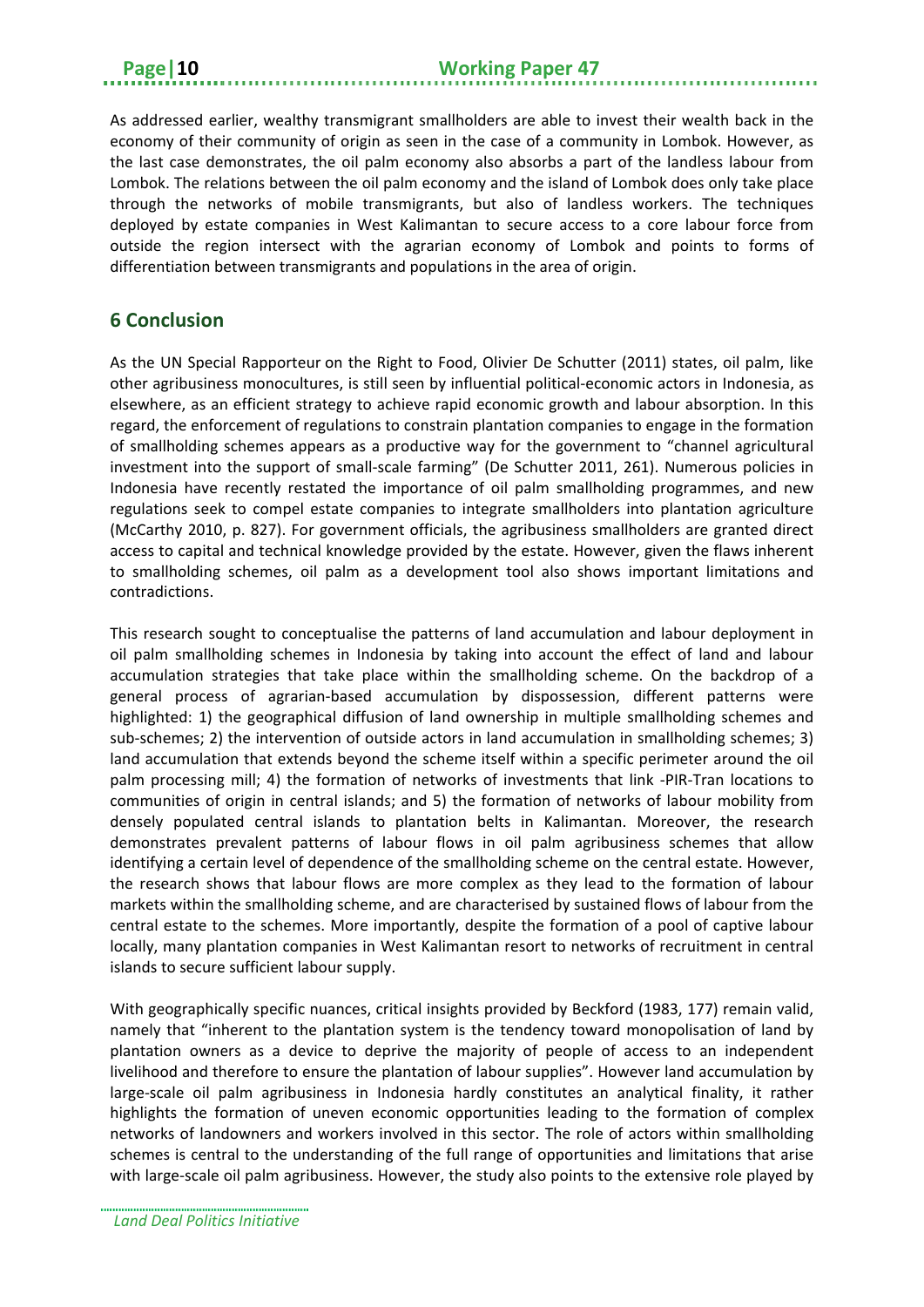the state programmes and estate companies in defining, to a large extent, forms of market mechanisms and valuation that take hold. Markets for land and labour in oil palm agribusiness as they emerge through contingent power relations come to mediate access to capital. Only those who have achieved an advantageous position in oil palm agribusiness experience market processes as opportunities (Wood 2002, 60). For the others, selling their labour to estates or plasma smallholders is a compulsion which takes place in a context of economic vulnerability and increasingly heightened mobility.

## <span id="page-14-0"></span>**Bibliography**

- **1.** Barlow, C. and S.K. Jayasurija. 1986. Stages of Development in Smallholder Tree Crop Agriculture. Development and Change 17(4): 636-658.
- **2.** Barlow, C., Z. Zen and R. Gondowarsito. 2003. The Indonesian Oil Palm Industry. Oil Palm IndustryEconomic Journal 3(1): 8-15.
- **3.** Barral, P. 2013. Capitalisme agraire en Indonésie : les marchés du travail et de la terre comme déterminants des rapports salariaux dans les plantations de palmier à huile. Revue de la régulation, [On line], Spring 2013, consulted the 26 juillet 2013. URL : http://regulation.revues.org/10156
- **4.** Baumann, P. 2000. Equity and Efficiency in Contract Farming Schemes: The Experience of Agricultural tree Crop. Working Paper 139. Overseas Development Institute, London.
- **5.** Beckford, G.L. 1972. Persistent Poverty. Underdevelopment in plantation economies of the Third World. New York & London: Oxford University Press.
- **6.** Booth, A. 1988. Agricultural Development in Indonesia. Asian Studies Association of Australia, Southeast Asia Publication Series. Sydney: Allen and Unwin.
- **7.** Casson, A. 1999. The Hesitant Boom: Indonesia's Oil Palm Sub-Sector in an Era of Economic Crisis and Political Change, Center for International Forestry Research CIFOR
- **8.** Colchester, M., N. Jiwan, Andiko, M. Sirait, A.Y. Firdaus, A. Surambo and H. Pane. 2006. Promised Land: Palm Oil and Land Acquisition in Indonesia: Implications for Local Communities and Indigenous Peoples. Moreton-in-Marsh, England and Bogor, Indonesia: Forest Peoples Programme, Sawit Watch, HuMA and the World Agroforestry Centre.
- **9.** De Schutter, O. 2011b. How not to think of land-grabbing: three critiques of large-scale investments in farmland. The Journal of Peasant Studies 38(2): 249-279.
- **10.** Dove, M.R. 1999. Representations of the "other" by others: The ethnographic challenge posed by planters' views of peasants in Indonesia. In T. M. Li (ed.) Transforming the Indonesian uplands: Marginality, power and production, Amsterdam: Harwood, p. 201-227.
- **11.** Dove, M.R. 2011. Banana Tree at the Gate. A History of Marginal Peoples and Global Markets in Borneo, New Haven : Yale University Press.
- **12.** Feintrenie, L. 2010. Why do Farmers Prefer Oil Palm? Lesson Learnt from Bungo District, Indonesia. Small-Scale Forestry 9: 379-396.
- **13.** Hall, D. 2011. Land grabs, land control, and Southeast Asian crop booms. Journal of peasant studies 38(4): 811-831.
- **14.** Hall, D. 2012. Rethinking Primitive Accumulation: Theoretical Tensions and Rural Southeast Asian Complexities. Antipode 44(4): 1188–1208.
- **15.** Harrison, M. 1977. The peasant mode of production in the work of A.V. Chayanov, Journal of Peasant Studies, 4(4): 323-336.

*Land Deal Politics Initiative*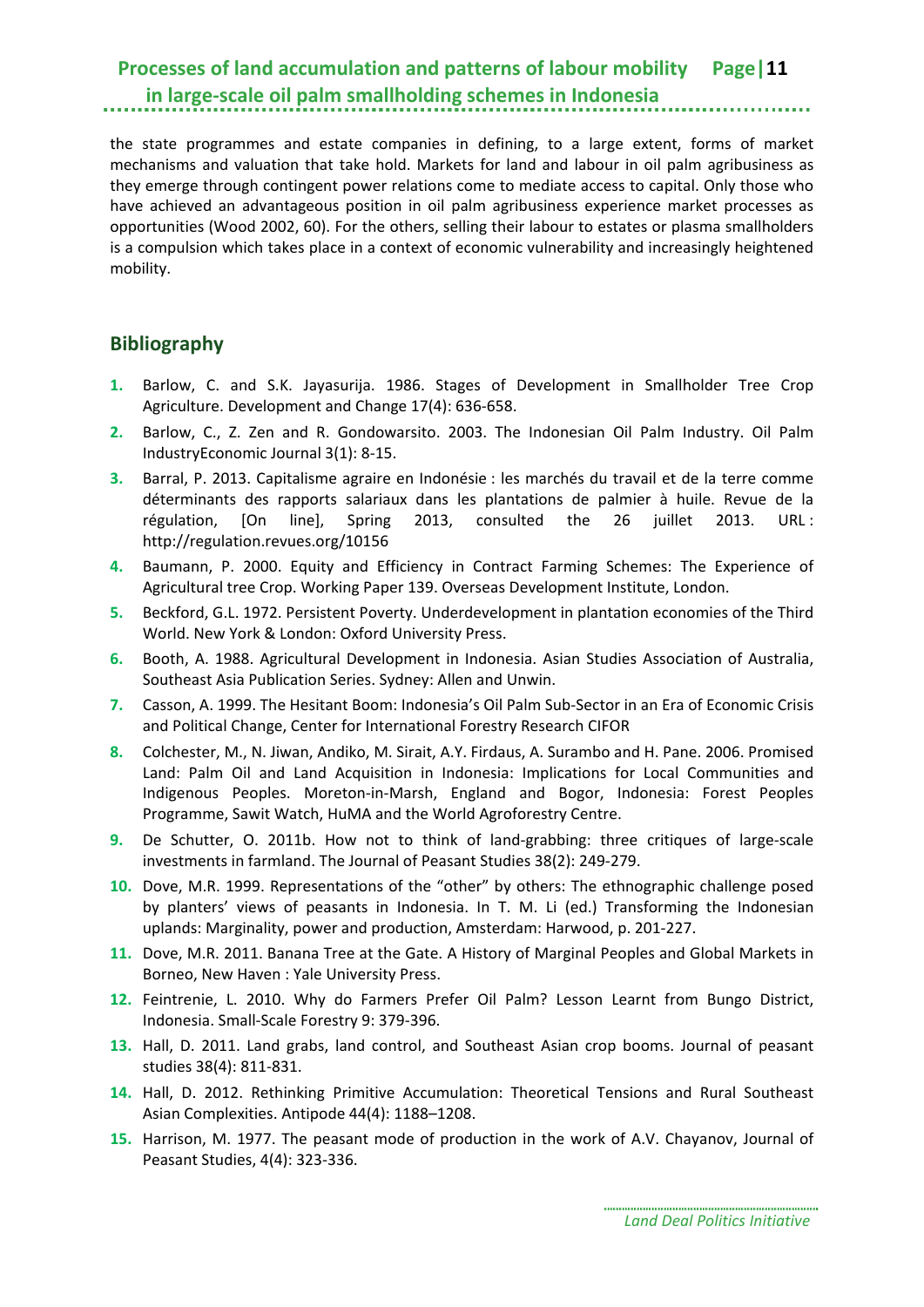- **16.** Levang, P. 1997. La terre d'en face. La transmigration en Indonésie. Institut français de recherche scientifique pour le développement en coopération. Paris: Éditions de l'Ostrom.
- **17.** Li, T. M. 2011. Centering labor in the land grab debate. The Journal of Peasant Studies 38(2): 281-298.
- **18.** Madhur G. et al.,2000. Indonesia: the challenges of World Bank involvement in forests, World Bank Operations Evaluation Dept. Washington DC: World Bank publications.
- **19.** Marsden, K. and M. Garzia. 1998. Agro-industrial policy reviews. Methodological guidelines. FAO. p. 18-19.
- **20.** McCarthy, J.F. and , R.A. Cramb2009.Policy narratives, landholder engagement, and oil palm expansion on the Malaysian and Indonesian frontiers. The Geographical Journal 175(2): 112-123.
- **21.** McCarthy, J. 2010. Processes of inclusion and adverse incorporation: oil palm and agrarian change in Sumatra, Indonesia. The Journal of Peasant Studies 37(4): 821-850.
- **22.** McMichael, P. 2007. Reframing development: global peasant movements and the new agrarian question. RevistaNera10(10): 27-40.
- **23.** McMichael, P. 2009. A food regime genealogy. The Journal of Peasant Studies 36(1): 139-169.
- **24.** Potter, L. and S. Badcock 2004. Cash crop smallholders, capitalism and adat: Studies in Riau Province, Indonesia, Asia Pacific Viewpoint, 45(3), 341–356.
- **25.** Potter, L. 2009. Oil palm and resistance in West Kalimantan, Indonesia, in: D. Caouette, and S. Turner (eds.) Agrarian Angst and Rural Resistance in Contemporary Southeast Asia, Routledge.
- **26.** Rist, L., J. S. H.Lee, and L.P. Koh2009. Biofuels: Social Benefits. Science 326, 1344.
- **27.** Rist, L., L. Feintrenie and P. Levang. 2010. The livelihood impacts of oil palm: smallholders in Indonesia. Biodiversity Conservation 19:1009–1024.
- **28.** Sutton, K. 1989. Malaysia's FELDA land settlement model in time and space, Geoforum20(3): 339-354.
- **29.** Wood, E.M. 2002. The origin of capitalism: a longer view. London and New York: Verso.
- **30.** Zen, Z., Barlow, C. and R. Gondowarsito. 2006. Oil Palm in Indonesia Socio-Economic Improvement – A Review of Options. Oil Palm Industry Economic Journal 6(1): 18-29.
- **31.** Zhang, H. X. et al. 2006. Migration in a transitional economy: Beyond the planned and spontaneous dichotomy in Vietnam. Geoforum 37: 1066-1081.
- **32.** Zoomers, A. 2010. Globalisation and the Foreignisation of Space: Seven Processes
- **33.** Driving the Current Global Land Grab. The Journal of Peasant Studies 37(2): 429-447.